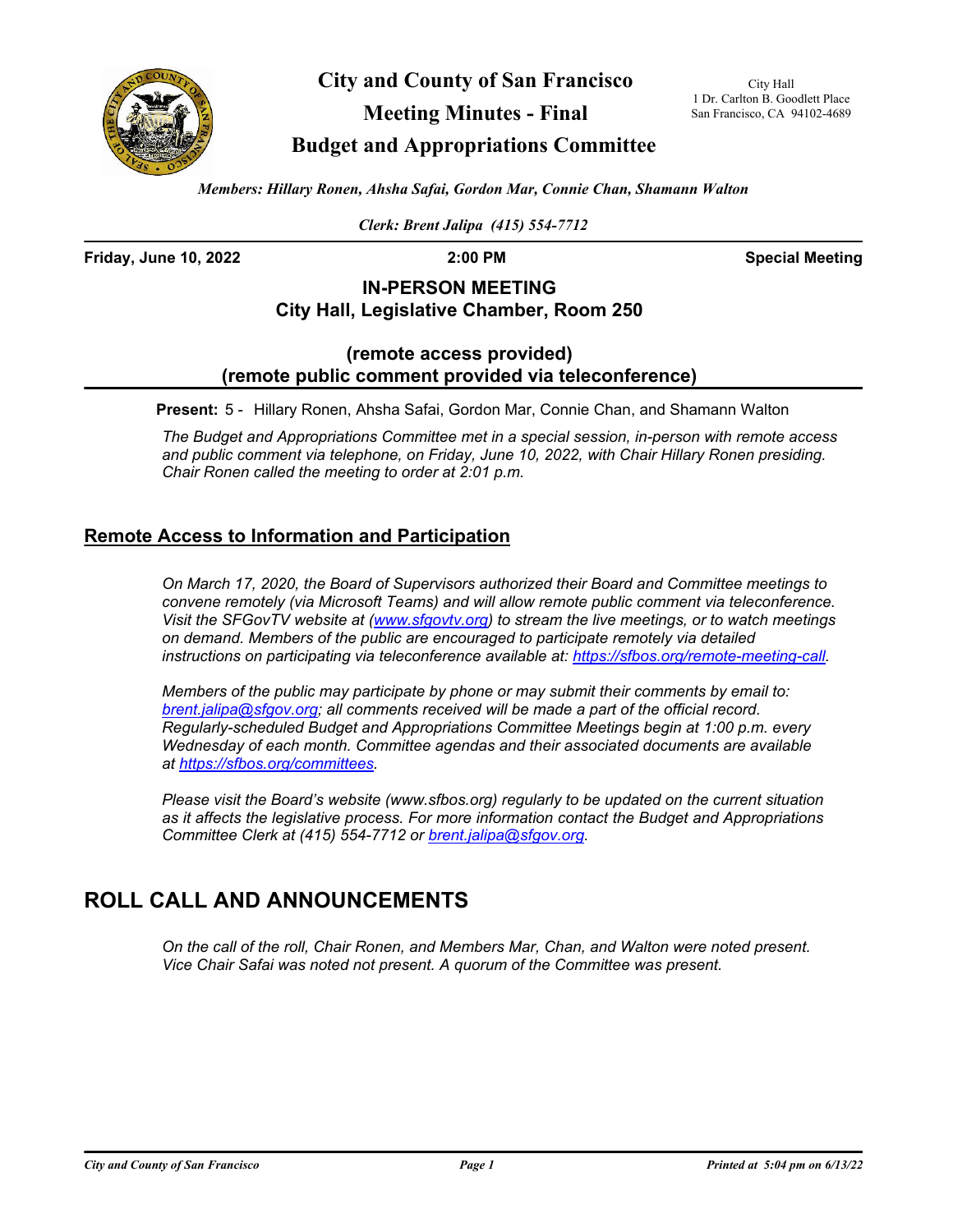### **COMMUNICATIONS**

*Brent Jalipa, Budget and Appropriations Committee Clerk, instructed members of the public, when general public comment is called, to contribute live comments for up to two minutes in-person or by dialing the provided telephone number. In-person public comment will be taken before remote public comment is called. Those who are providing public comment remotely must dial \* 3 to be added to the remote queue to speak. Written comments may be submitted through email to the Budget and Appropriations Committee Clerk (brent.jalipa@sfgov.org) or the U.S. Postal Service at City Hall, 1 Dr. Carlton B. Goodlett Place, Room 244, San Francisco, CA 94102.*

## **AGENDA CHANGES**

*There were no agenda changes.*

# **REGULAR AGENDA**

*Vice Chair Safai was noted present at 2:05 p.m.*

#### **[Hearing - Mayor's Proposed Interim Budget for Departments - FYs 2022-2023 and 2023-2024] [220665](http://sfgov.legistar.com/gateway.aspx?m=l&id=38857)**

#### **Sponsor: Mayor**

Hearing to consider the Mayor's Proposed Interim Budget for the Departments of the City and County of San Francisco for Fiscal Years (FYs) 2022-2023 and 2023-2024.

06/01/22; RECEIVED.

06/07/22; RECEIVED AND ASSIGNED to Budget and Appropriations Committee.

*Heard in Committee. Speakers: Risa Sandler (Office of the Controller); provided an overview and responded to questions raised throughout the discussion. David Pilpel; spoke in support of the hearing matter.*

### **Chair Ronen, seconded by Member Walton, moved that this Hearing be HEARD AND FILED. The motion carried by the following vote:**

Ayes: 5 - Ronen, Safai, Mar, Chan, Walton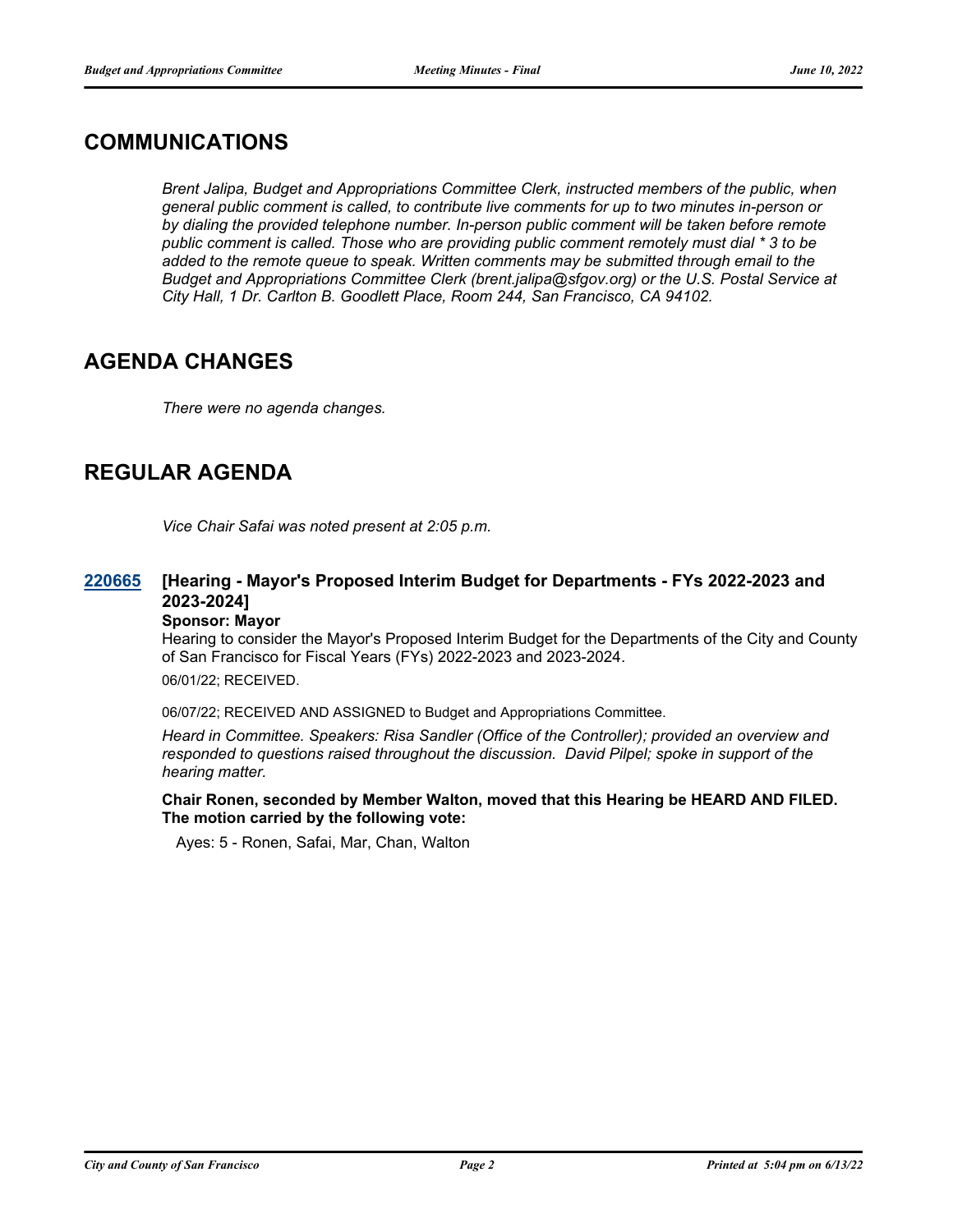#### **[Proposed Interim Budget and Appropriation Ordinance for Departments - FYs 2022-2023 and 2023-2024] [220666](http://sfgov.legistar.com/gateway.aspx?m=l&id=38858)**

#### **Sponsor: Mayor**

Proposed Interim Budget and Appropriation Ordinance appropriating all estimated receipts and all estimated expenditures for Departments of the City and County of San Francisco as of June 1, 2022, for the Fiscal Years (FYs) ending June 30, 2023, and June 30, 2024.

06/01/22; RECEIVED.

06/07/22; ASSIGNED to Budget and Appropriations Committee. 06/06/22 - President Walton waived the 30-day rule pursuant to Board Rule No. 3.22.

*Heard in Committee. Speakers: Risa Sandler (Office of the Controller); provided an overview and responded to questions raised throughout the discussion. David Pilpel; spoke in support of the hearing matter.*

**Chair Ronen, seconded by Member Walton, moved that this Ordinance be RECOMMENDED AS COMMITTEE REPORT. The motion carried by the following vote:**

Ayes: 5 - Ronen, Safai, Mar, Chan, Walton

### **[220667](http://sfgov.legistar.com/gateway.aspx?m=l&id=38859) [Proposed Interim Annual Salary Ordinance - FYs 2022-2023 and 2023-2024] Sponsor: Mayor**

Proposed Interim Annual Salary Ordinance enumerating positions in the Annual Budget and Appropriation Ordinance for the Fiscal Years (FYs) ending June 30, 2023, and June 30, 2024, continuing, creating, or establishing these positions; enumerating and including therein all positions created by Charter or State law for which compensations are paid from City and County funds and appropriated in the Annual Appropriation Ordinance; authorizing appointments or continuation of appointments thereto; specifying and fixing the compensations and work schedules thereof; and authorizing appointments to temporary positions and fixing compensations.

06/01/22; RECEIVED.

06/07/22; ASSIGNED to Budget and Appropriations Committee. 06/06/22 - President Walton waived the 30-day rule pursuant to Board Rule No. 3.22.

*Heard in Committee. Speakers: Risa Sandler (Office of the Controller); provided an overview and responded to questions raised throughout the discussion. David Pilpel; spoke in support of the hearing matter.*

### **Chair Ronen, seconded by Member Walton, moved that this Ordinance be RECOMMENDED AS COMMITTEE REPORT. The motion carried by the following vote:**

Ayes: 5 - Ronen, Safai, Mar, Chan, Walton